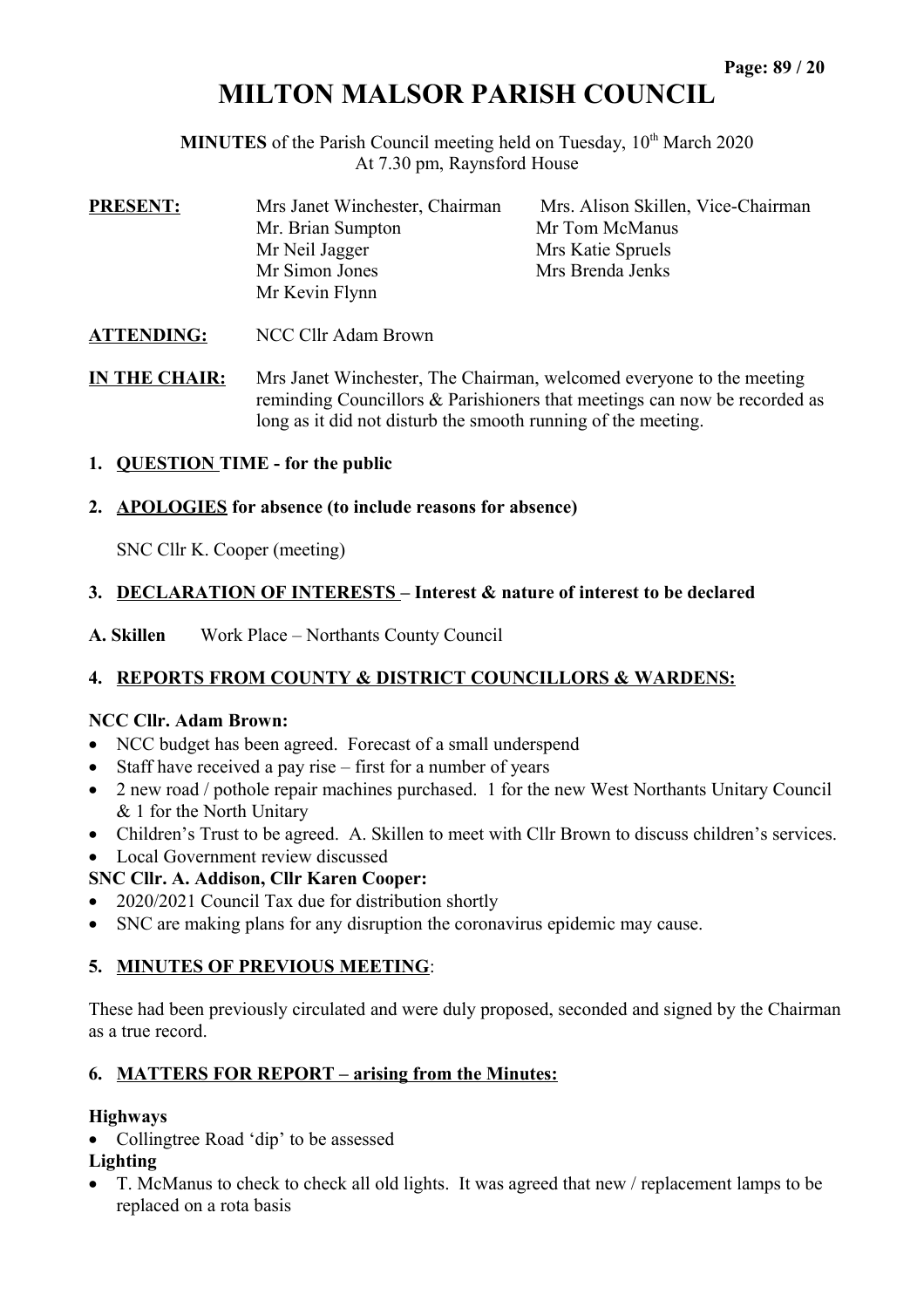## **Trees & Hedges**

• Noted that green waste has been burned on the public highway grass verge. Information sent to NCC.

# **Village Park Play Equipment**

- Brochure from Wicksteed Received
- New seesaw to be considered
- Goal Posts Allseasons to source metal posts problems incurred check made by N. Jagger. No need to replace the posts. Clerk to inform Allseasons
- Play tunnel repaired by Allseasons good job undertaken
- March inspection rota  $A$ . Skillen
- Zip wire grip has worn. N. Jagger to see to repairs J. Winchester has parts information.

## **Churchyard**

• Seat in the PC part of the Churchyard is rotting. Clerk to ask Allseasons cost of making a new bench.

## **7. CORRESPONDENCE – Received & Sent**

#### **Received from**

- 1. Costain Galliford Air quality workshop Wednesday  $11<sup>th</sup>$  March information sent to all members
- 2. SNC Parish Council nomination forms received and handed to all members for completion
- 3. Tina Charteress new NCALC internal auditor
- 4. Village Primary School message regarding inconsiderate parking will be sent out to all parents, reminding them that they can park in the village hall car park

#### **Sent to**

- 1. Joshua Britcher, PC insurers further information sent regarding the car accident in Rectory Lane. Now need actual seat quotes. Clerk to contact the 3 companies.
- 2. Householder in Church Close request for overhanging tree / bushes to be cut back. Speedy response & overgrowth now cut back.
- 3. Householder in Rectory Lane request for overhanging ivy on wall to be cut back
- 4. SNC Environmental Department PC concern regarding amount of rubbish left to the rear of the Compass Pub, by the right of way public footpath. It is understood that the pub is closed  $\&$  empty. Request for rubbish to be removed on health  $\&$  safety grounds as rats have been seen at the site.
- 5. Football Training a number of emails have been sent to the training company + an invoice for damage incurred in the village park. No reply received & no payment of invoice sent. Clerk to write to Mr Kelly's home address.
- 6. NatWest Request for copy of missing bank account statement. **Reply received** need two signatures before statement can be sent.

# **8. FINANCE;**

| <b>Bank Balances</b>          | Current A/C                        | £200.00    |  |
|-------------------------------|------------------------------------|------------|--|
|                               | Savings A/C                        | £24,677.62 |  |
| Funds held in the savings a/c | a) Park Account                    | £17,712.06 |  |
|                               | b) Rail Freight Account            | £4885.00   |  |
|                               | c) Reserve Fund                    | £8,000.00  |  |
|                               | d) Future Parish Council Elections | £1500.00   |  |
| <b>Monies Received</b>        | <b>Bank Interest</b>               | £5.01      |  |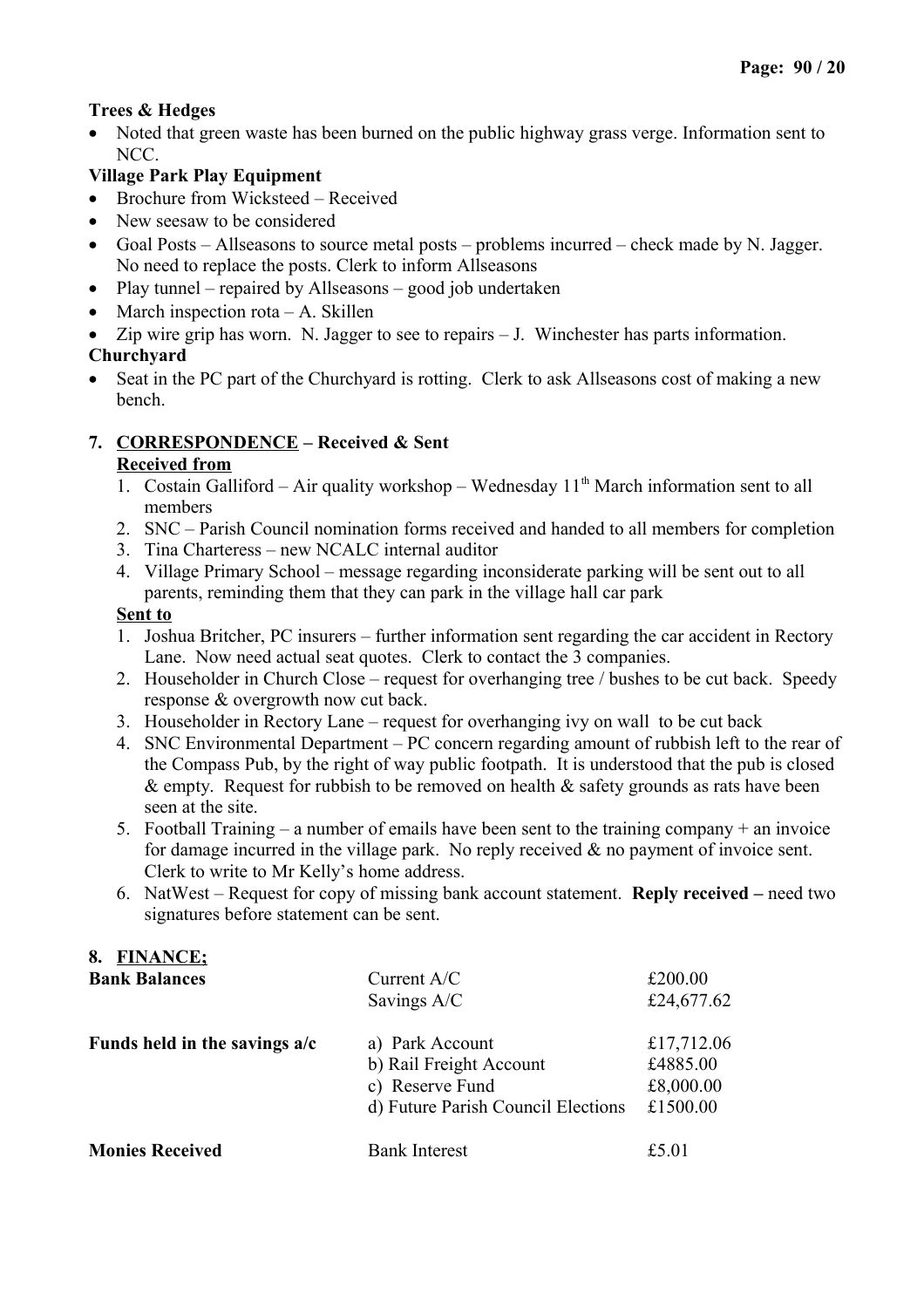## **Accounts to be paid**

It was proposed, seconded & resolved to pay the following invoices:

| <b>Cheque No.</b> | Payee              | <b>Information</b>      | Amount  | <b>VAT</b> | <b>Total</b> |
|-------------------|--------------------|-------------------------|---------|------------|--------------|
| 2293              | <b>HMRC</b>        | Clerk's PAYE            | 66.20   |            | 66.20        |
| 2294              | R. Fletcher        | Pound work              | 170.00  |            | 170.00       |
| 2295              | A. Addison (Clerk) | Salary & Expenses       | 264.22  | 33.52      | 397.74       |
| 2296              | Allseasons         | Posts & Seat work       | 1126.80 | 225.36     | 1352.16      |
| 2297              | Barbara Osborne    | <b>Payroll Services</b> | 64.50   |            | 64.50        |
| 2298              | E.ON               | Lighting supply         | 194.65  | 9.73       | 204.38       |
| 299               | <b>SNC</b>         | Park rent               | 10.00   |            | 10.00        |
|                   |                    |                         |         |            |              |

## **To Note:**

 $\bullet$  31<sup>st</sup> March is the end of the PC 2019/2020 financial year.

# **PLANNING**

| <b>Application</b> | Location           | Proposal                    | <b>Comments</b>                        |
|--------------------|--------------------|-----------------------------|----------------------------------------|
| S/2020/0321/FUL    | 22 High Street     | Replace clay tiles to       | PC Comments:                           |
|                    |                    | original house & 1st        |                                        |
|                    |                    | extension with Spanish      |                                        |
| S/2019/1029/FUL    |                    | tiles<br>New access track & | PC comments:                           |
|                    | <b>Spring Farm</b> | retention of hard standing  | Chairman & B.<br>$\bullet$             |
|                    |                    |                             | Sumpton met with the                   |
|                    |                    |                             | case officer                           |
|                    |                    |                             | PC has no objection to                 |
|                    |                    |                             | the application in                     |
|                    |                    |                             | principal                              |
|                    |                    |                             | PC requests the                        |
|                    |                    |                             | following conditions be                |
|                    |                    |                             | placed on the                          |
|                    |                    |                             | application                            |
|                    |                    |                             | New access & hard<br>a)                |
|                    |                    |                             | standing used only for                 |
|                    |                    |                             | the purpose requested in               |
|                    |                    |                             | the application                        |
|                    |                    |                             | Hard standing should<br>b)             |
|                    |                    |                             | only be used for the                   |
|                    |                    |                             | applicants agricultural                |
|                    |                    |                             | equipment                              |
|                    |                    |                             | Other traffic such as<br>$\mathbf{c})$ |
|                    |                    |                             | cars, vans, goods                      |
|                    |                    |                             | vehicles, should not be                |
|                    |                    |                             | permitted to use the                   |
|                    |                    |                             | track & hard standing.                 |